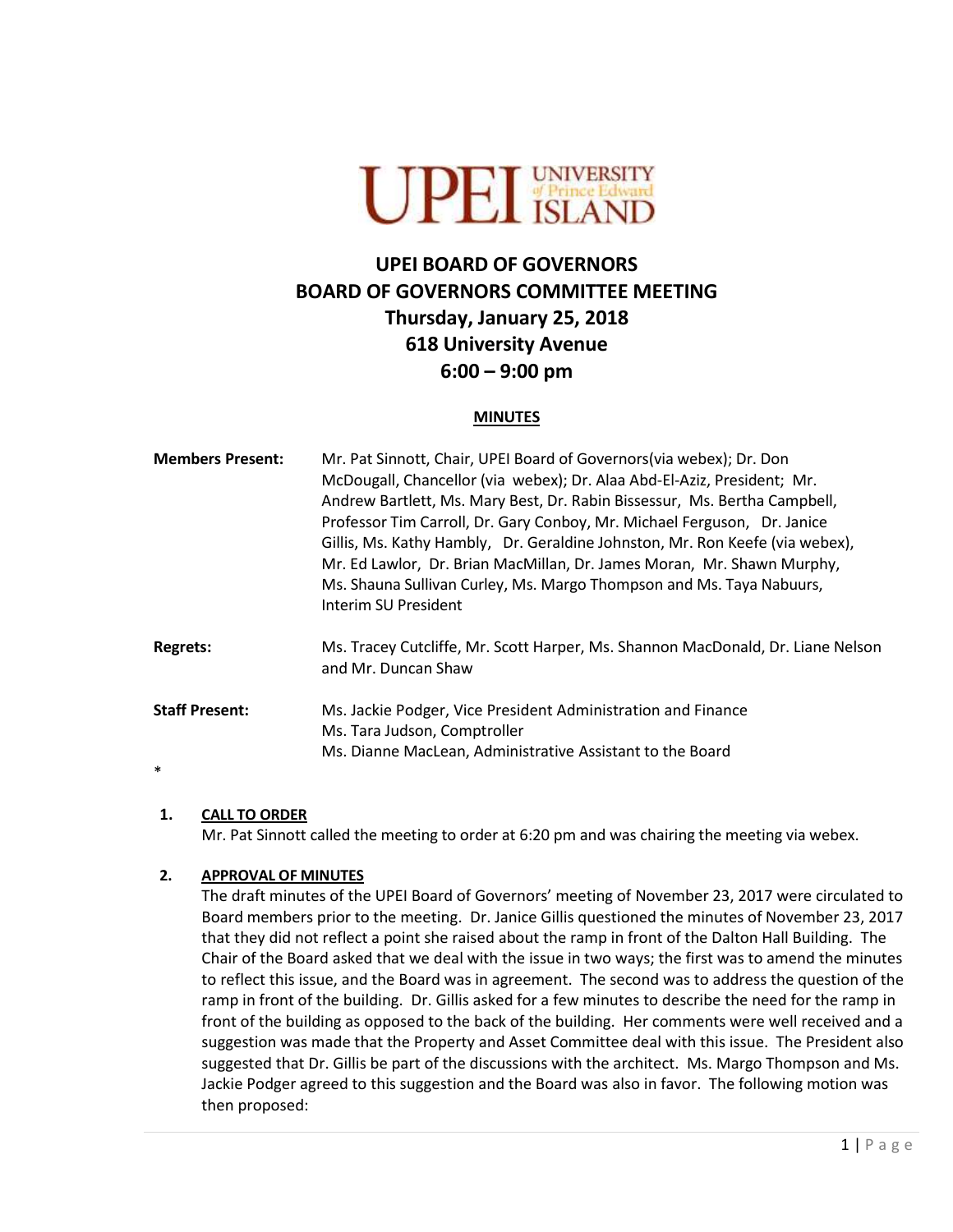## **2) MOVED by Mr. Michael Ferguson, SECONDED by Mr. Andrew, that the minutes of the November 23, 2017 meeting of the UPEI Board of Governors be approved as amended. CARRIED**

Board members also asked that the issue of a ramp at the front of Dalton Hall be reviewed, and the following motion was proposed:

**3) MOVED by Ms. Janice Gillis, SECONDED by Dr. James Moran, that the Property and Asset Committee revisit the issue of installing a ramp at the front of Dalton Hall. CARRIED**

## **3. CHAIR'S REPORT**

Mr. Pat Sinnott informed Board members that he attended the University Levee on January  $1<sup>st</sup>$  and noted that over 500 people attended this event.

#### **MEETING MOVED "IN CAMERA"**

#### **a) Chancellor Appointment:**

**b) Honorary Degrees:** 

**c) Canada Games 2023:**

**d) University in Spain:**

**e) Canadian University in Egypt:**

## **MEETING RETURNED TO "OPEN SESSION"**

#### **4. PRESIDENT'S REPORT**

President Abd-El-Aziz provided a written report, but highlighted a couple of items. Two large donations have been received - \$2M from Robert Irving/Cavendish Farms – to go to Engineering, and \$1M to create the "Roderick Stirling MacDonald Scholarship Fund" which will support UPEI students in attaining a quality post-secondary education.

The President informed Board members that enrollments are up by 1.2% compared to this time last year.

## **5. STUDENT UNION REPORT**

Ms. Taya Nabuurs provided the report. She informed Board members that Hammad Ahmed resigned as President on January 8<sup>th</sup>, and she was elected as interim President until a by-election could be arranged which occurred this past week. Chelsea Perry was elected a President until April 30, 2018 and will be sworn in on Sunday. Ms. Nabuurs reported that the UPEISU has been engaged in a number of lobbying efforts at the provincial and federal level since late November. One of the major items discussed was the new Career Connect program. This program allows some post-secondary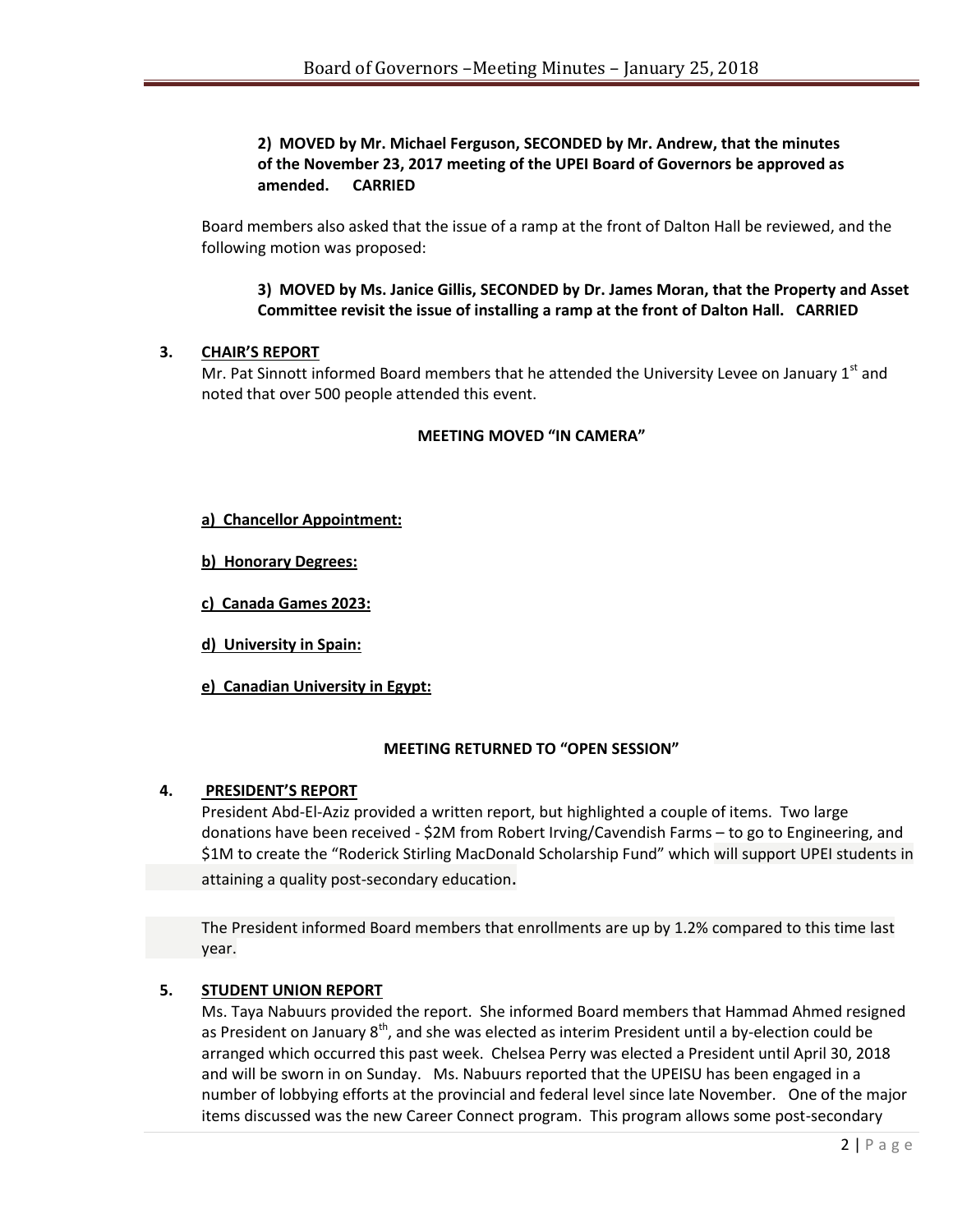students in PEI to access EI benefits while attending school full time. The UPEISU would like to see the program adjusted so that there are unique eligibility requirements for students related to insurable hour requirements. Ms. Nabuurs also reported that the UPEISU has seen some wins on the federal level through their work with CASA. As well, the group tasked with examining course evaluation practices at UPEI (Enhanced Teaching & Learning Committee) prepared a survey and circulated it to students in December and early January to get a better idea on what students feel about the course evaluation process. Approximately 300 students responded and results are being compiled. Ms. Nabuurs also informed Board members that renovations to the Cadre have been completed and an Open House was held on January  $10<sup>th</sup>$ . The UPEISU extended a huge thank you to Alumni for making the renovations possible.

# **6. SENATE REPORT TO BOARD OF GOVERNORS**

Ms. Bertha Campbell reported that the Senate Committee met twice since the last Board meeting – November 24, 2017 and January 19, 2018.

- 1) The list of 12 Senate members invited to sit on the Chancellor Search Committee were provided and approved.
- 2) The Senate "Processes and Procedures" document was updated and approved.
- 3) The Master in Business Administration in Global Leadership was approved
- 4) The  $9<sup>th</sup>$  UPEI Alumni Chapter opened in Edmonton recently, and the 10th will be opening in Moncton soon.
- 5) The Honorary Degree Committee recommended four nominees to receive honorary degrees, and all four were approved unanimously by Senate. These names will be announced in the near future.
- 6) The Chancellor Search Committee recommended a candidate as Chancellor and senators unanimously agreed. This too will be announced soon.
- 7) Canada Games 2023 discussions were held on the request to utilize various buildings on campus should the Province win the bid to host Canada Games 2023.
- 8) Approval was granted to begin a "University Librarian" Search.
- 9) Senate endorsed a request to pursue a joint/dual degree with King Juan Carlos University in Madrid.
- 10) Senate also endorsed the Faculty of Business and the Faculty of Science to provide programs at the University of Egypt.

# **7. APPROVED E-VOTES (FOR INFORMATION**

Mr. Pat Sinnott provided a memo containing information on an e-vote that was held in December 2017**.** On Wednesday, December 13, 2017, the Board Human Resources Committee reviewed and approved the following appointment and recommended that it proceed for Board approval.

 Dr. Omeasoo Wāhpāsiw, Faculty of Education/Faculty of Arts, probationary tenure-track appointment, Assistant Professor, step 3; effective April 2, 2018

The Board of Governors participated in an E-vote on December 18, 2017, and 23/26 Board members approved the following motion. (Three members did not vote.)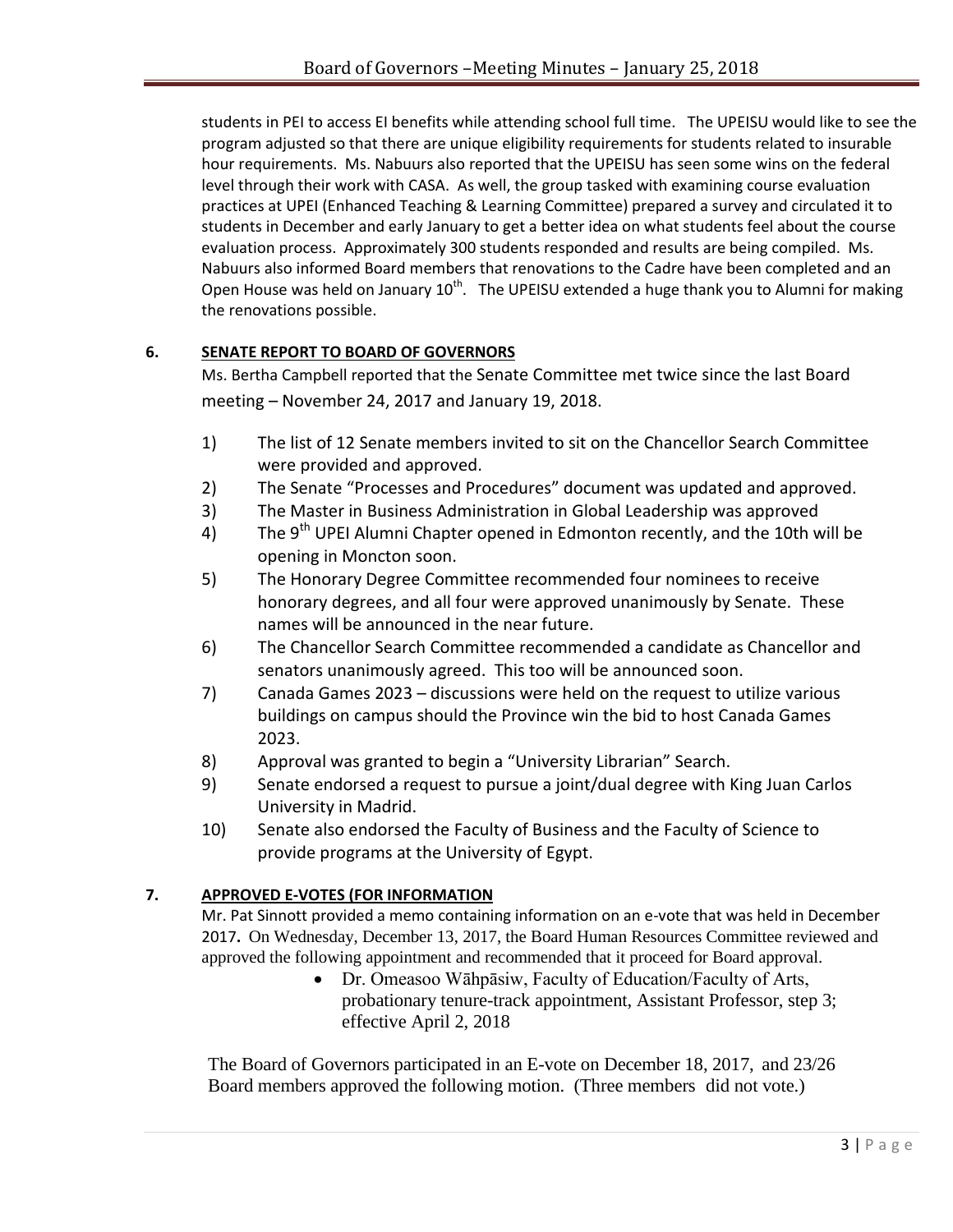**That the UPEI Board of Governors approve the hiring of Dr. Omeasoo Wāhpāsiw, Faculty of Education/Faculty of Arts, probationary tenure-track appointment, Assistant Professor, step 3; effective April 2, 2018, as recommended by the Board Human Resources Committee. CARRIED**

# **8. BOARD COMMITTEE REPORTS**

# **a) Property & Assets Committee:**

Ms. Margo Thompson reported on a number of issues. A thorough conversation was held on Canada Games 2023 and the request to utilize various buildings on campus. The Dalton Hall Project is due to be completed in mid-July. Waterproofing of the foundation has been completed and removal of the existing stairwell has occurred to allow for the installation of the elevator. The Memorial Hall project is now complete and an occupancy permit has been received. Brook McIlroy has been hired to complete a "Campus Master Plan" refresh. Company representatives met with approximately 200 members of the campus community in November to assist with the process. A draft document will be presented to the Property and Asset Committee in March, with a plan to present the final document to Board in May. Ms. Thompson also indicated that requests were received for the following items:

- i) place "pride colors" on campus
- ii) Erect a wigwam on campus
- iii) possible placement of a recognition piece for Alex Campbell related to the  $50<sup>th</sup>$ Anniversary celebrations

Before deciding on placement of these items on campus, Committee members suggested that a policy be created to cover such requests, and administration has agreed to do this. The policy will be vetted through the Governance and Appeals Committee after which the Property and Asset will look at these three requests again. Discussions were also held on heavy demands on buildings and parking on Tuesdays and Thursdays, and whether flattening of the schedule would help with this issue. As well, traffic flow during emergency exiting from campus would be more highly impacted on Tuesdays and Thursdays as these are the heavier class days. A new electronic sign will be erected at 618 University Avenue in mid-March.

**b) Finance and Audit Committee:** Mr. Ron Keefe reported that the Finance and Audit Committee met on January 16. The Committee continues to monitor Project Beacon and receives regular reports on implementation. Some delays have occurred related to the need to revitalize the network. This additional \$5M-\$7M project is not part of the costs of the Beacon Project but needs to happen. A proposal and costs will be provided to the Committee in March.

In late December 2017, the Student Union submitted a new loan request in the amount of \$410,000 with details on the planned upgradesto the W. A. Murphy Student Centre.

The Board Finance and Audit Committee reviewed the request and recommended it for Board approval. The following motion was proposed:

9) MOVED by R. Keefe, SECONDED by Mr. Ed. Lawlor that the UPEI Board of Governors **approvesaStudent Union loan requestfor upto \$410,000for five years at 5%interest to complete renovationsto the W. A. MurphyCentre,as presentedandas recommended bythe FinanceandAudit Committee. CARRIED**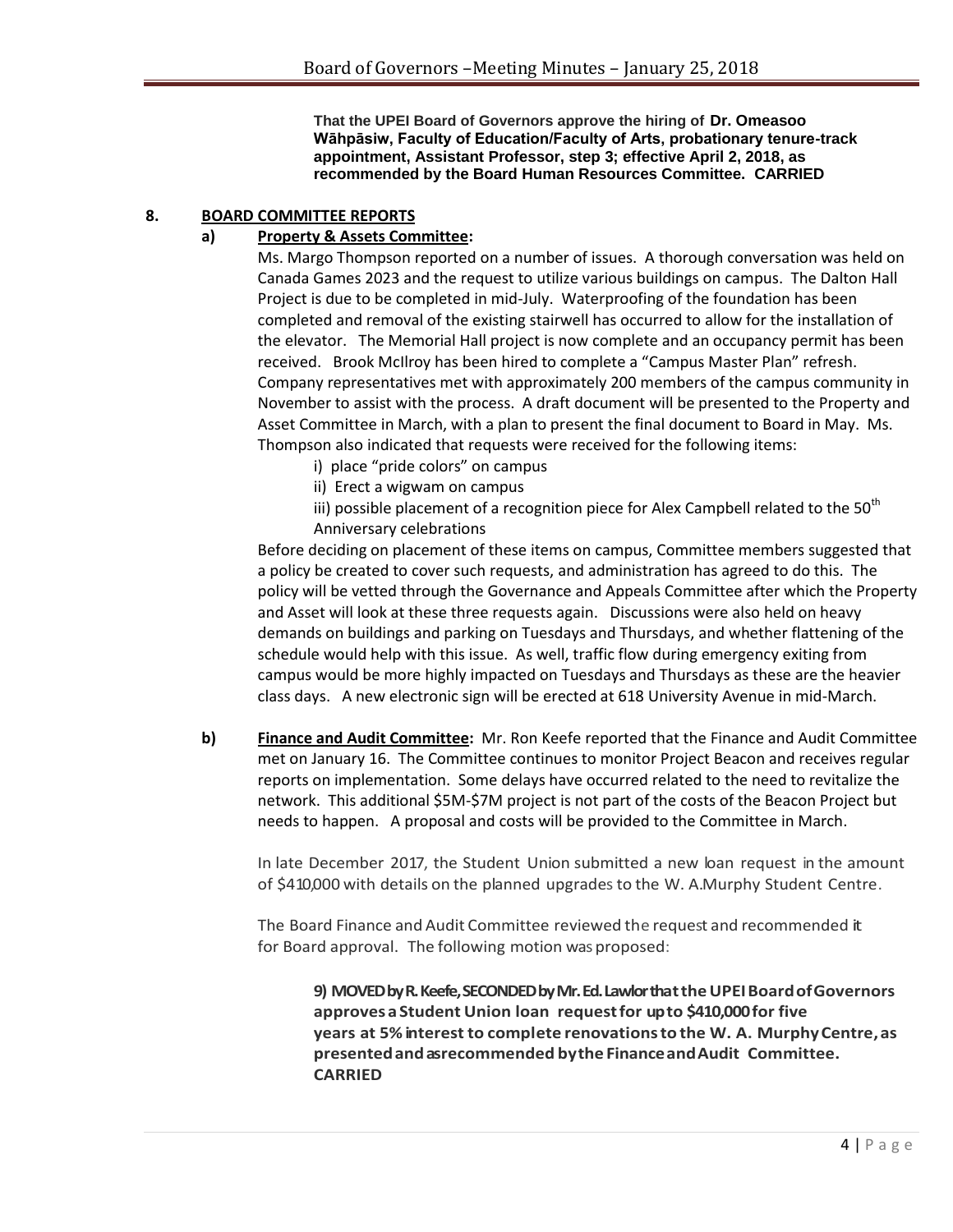Mr. Keefe also referred Board members to the "interim budget-to-actual" report that was provided for information. The Internal Auditor updated the Committee on her activities since the last Board meeting. Mr. Ferguson noted that connectivity issues over the past two weeks have been worse than usual and needs to be investigated.

**c) Development, FR and ER Committee Report**: Ms. Kathy Hambly provided the Committee report and noted that Dana Sanderson, CIO, provided a very detailed presentation on the McLean's Ranking. She also noted that the Committee discussed the issue of the Deans' role in fundraising. It was recommended that Deans attend functions, meet with donors and support the work of the Development and Alumni Affairs office.

Two named awards were presented for review, and the Committee recommended they be brought to the Board for final approval. The following motion as proposed:

**10) MOVED by Ms. Kathy Hambly, SECONDED by Ms. Bertha Campbell that the UPEI Board of Governors approves the following two (2) named awards as recommended by the Board Development, FR and ER Committee:**

- **i) The Marylou Hughes Paramedicine Award (\$1000 endowed award)**
- **ii) The Jewell Family "Peggy" Award (\$500 endowed award)**

Discussions were also held on the  $50<sup>th</sup>$  Anniversary. A sub-committee has been struck consisting of President Abd-El-Aziz, Board Chair, Pat Sinnott; Committee members, Dr. Kathy Hambly, Dr. James Moran, and Ms. Taya Nabuurs as well as the Director of Development and Alumni Affairs, Ms. Myrtle Jenkins-Smith and the Director of Marketing and Communications, Ms. Krista Grant. The sub-committee met once and will meet again in early February to discuss branding materials and budget requirements. Ms. Hambly reported that the Inspire Campaign is now at \$43M.

**d) Governance & Appeals Committee Report:** Mr. Shawn Murphy informed Board members that the Committee met on January  $10<sup>th</sup>$  and discussed a number of issues. The Animal Care Committee Policy was presented for review. Committee members suggested some minor amendments and then recommended the policy for Board approval. The following motion is proposed:

# **11) MOVED by Mr. Shawn Murphy, SECONDED by Ms. Shauna Sullivan Curley that the UPEI Board of Governors approves the Animal Care Committee Policy as amended. CARRIED**

The Conflicts of Interest Policy was presented to Committee members as well, but after some discussion, it was suggested that it should e reviewed by the Human Reosurces Committee who would then recommend it for Board approval.

Mr. Murphy also noted that Government is proposing changes to the Freedom of Information Act and may suggest that UPEI and Holland College fall under the Act. We need to be proactive and post as much information on the web as possible. Mr. Murphy noted that he's working on the Board Retreat and has asked Alex Usher to participate again this year. We currently are dealing with one appeal which should come to a conclusion in the near future.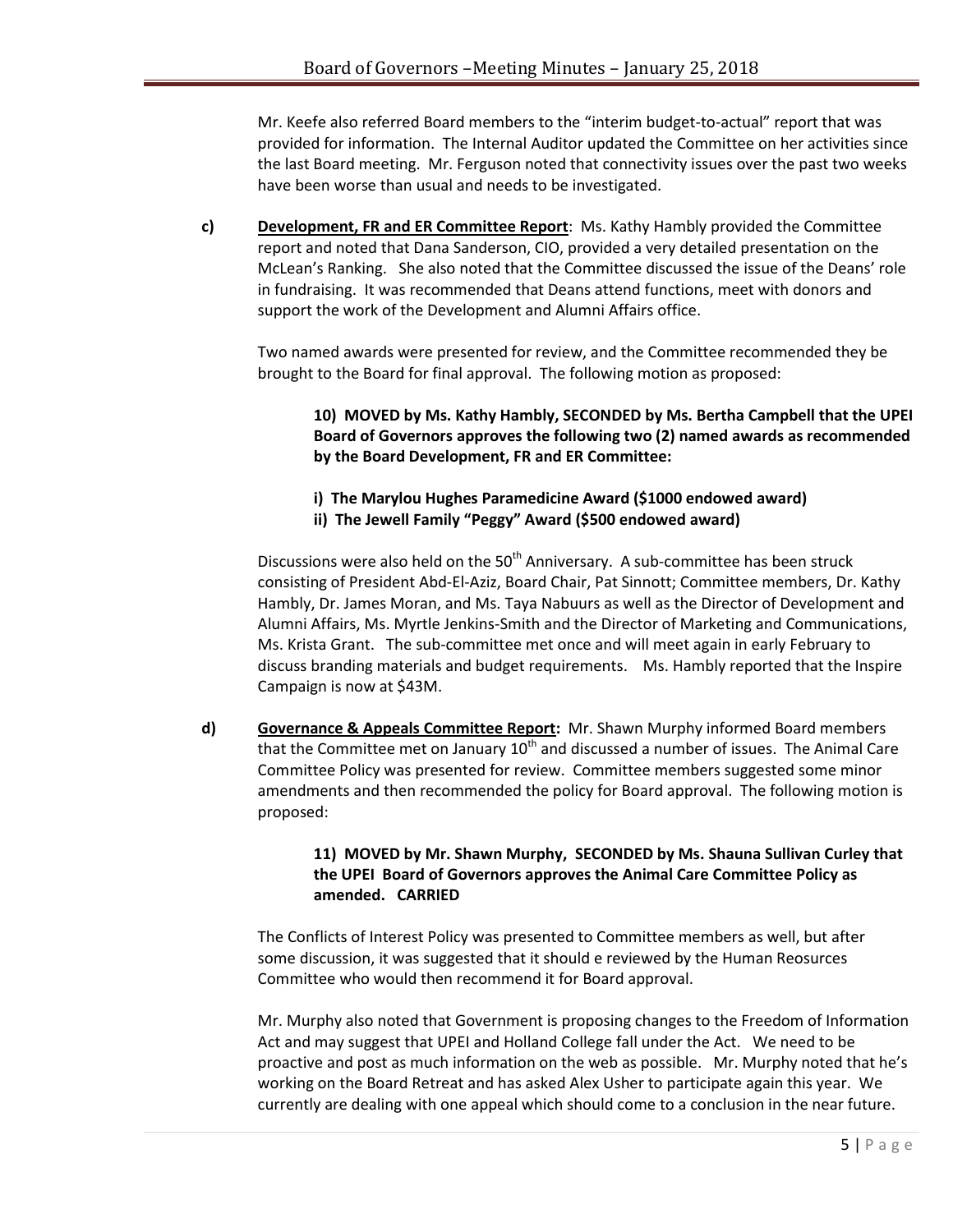# **e) Executive Committee Report:**

Mr. Pat Sinnott informed Board members that the Executive Committee met on January 16. Most of the topics already covered under other Committees were discussed at the meeting. The Executive Committee did receive a request to delegate authority from the Board to the Board Development, FR and ER Committee to approve named awards, scholarships and prizes.

Since the Board only meets five times a year, delays occur with finalizing these awards and making them available for students in a timely manner. In order to expedite the approval process, it was suggested that the Board Development, FR and ER Committee be granted the authority to approve these items. The University Act (Section 14. (1) (k) states that the Board has the power "to appoint such committees as it may consider necessary and to confer upon such committees power and authority to act for the Board in relation to such matters as the Board may consider expedient if such matters come within the jurisdiction of the Board under the terms of this Act." Once approved by the Board Development, FR and ER Committee, the named awards, scholarships and prizes will be presented to the Board for information.

The following motion was proposed:

**12) MOVED by Ms. Kathy Hambly, SECONDED by Ms. Margo Thompson that the UPEI Board of Governors grants the power and authority to the UPEI Board Development, FR and ER Committee to approve named awards, scholarships and prizes as recommended by the Board Executive Committee. CARRIED**

President Abd-El-Aziz also updated Board members that various departments and groups have met with the Strategic Planning Committee to provide input. The President has also invited Mr. Alex Usher to come to campus and assist with the strategic planning process. Mr. Usher has yet to confirm his availability.

# **f) Human Resources Committee Report**

## **MEETING MOVED IN CAMERA**

## **MEETING RETURNED TO OPEN SESSION**

## **9. NEW BUSINESS**

No new business

At this point, Ms. Jackie Podger, Ms. Tara Judson, and Ms. Dianne MacLean left the meeting.

## **10. In-Camera – Board and President Only**